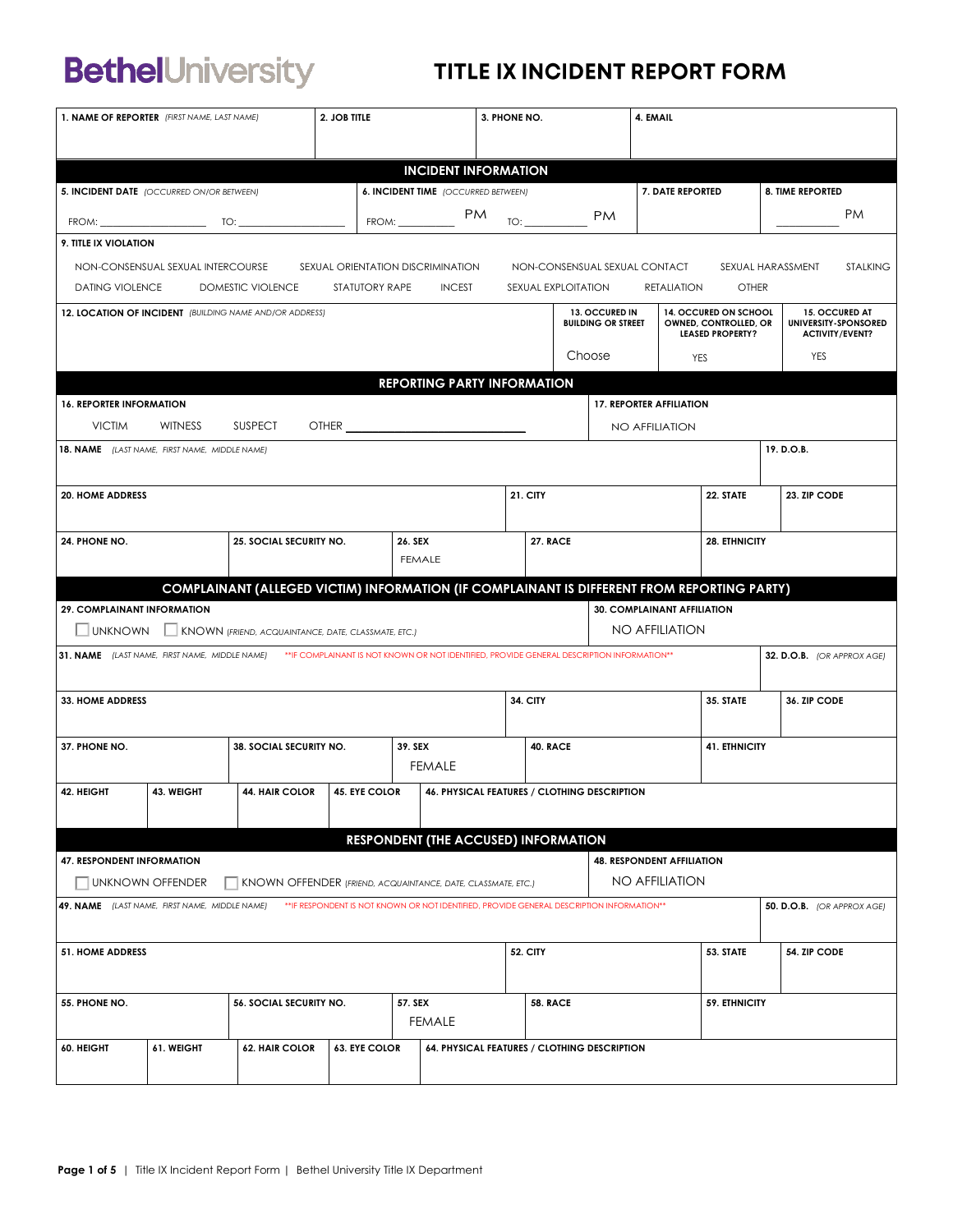| <b>ADDITIONAL INFORMATION</b>              |                  |                        |                         |                        |                                  |                                           |  |  |  |  |  |
|--------------------------------------------|------------------|------------------------|-------------------------|------------------------|----------------------------------|-------------------------------------------|--|--|--|--|--|
| <b>65. WERE POLICE</b><br><b>NOTIFIED?</b> | 66. ARREST MADE? | <b>67. AGENCY NAME</b> | <b>68. OFFICER NAME</b> | <b>69. CASE NUMBER</b> | 70. WERE EMS<br><b>NOTIFIED?</b> | 1. INJURED OR<br><b>WENT TO HOSPITAL?</b> |  |  |  |  |  |
| YES                                        | YES              |                        |                         |                        | <b>YES</b>                       | YES                                       |  |  |  |  |  |

**DESCRIPTION OF INCIDENT**

#### **ANONYMITY POLICY:**

It is the policy of Bethel University to ensure that victims and witnesses to incidents of sexual misconduct and/or relationship violence are aware of their right to report criminal acts to the police, and to report University policy violations to the appropriate office. If a reporting person requests anonymity, the Title IX Coordinator will consider this request, but may not be able to allow anonymity, in cases of ongoing safety concern(s). Complainants should know that granting anonymity requests may interfere with and/or limit the University's ability to fully investigate the allegation.

**Please refer to Page 3 for Sexual Misconduct and Relationship Violence Definitions**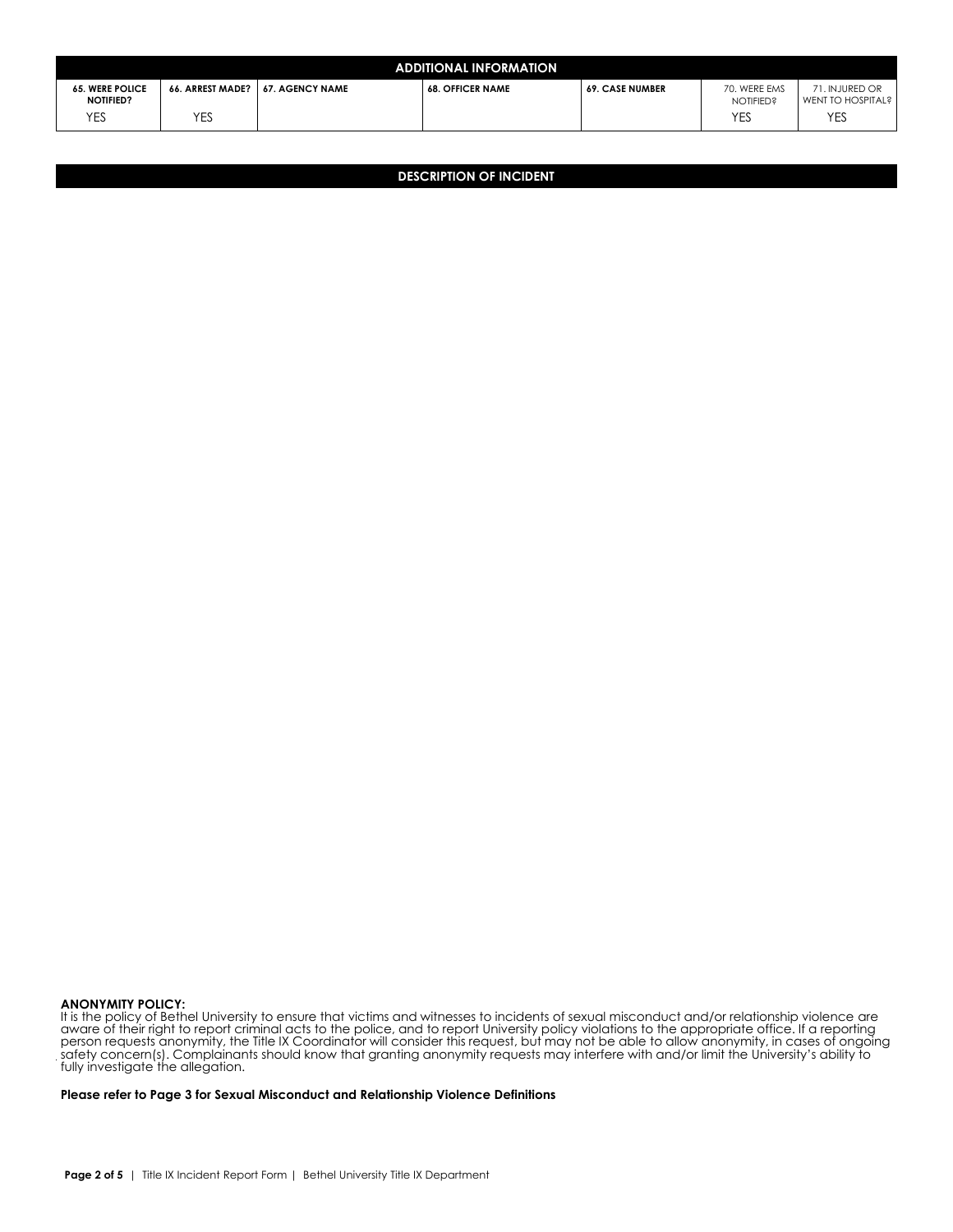## **SEXUAL MISCONDUCT AND RELATIONSHIP VIOLENCE DEFINITIONS**

**Sexual Assault** means engaging or attempting to engage in Non-Consensual Sexual Contact or Non-Consensual Sexual Intercourse (rape).

**Non-Consensual Sexual Intercourse** (rape) is any vaginal and/or anal penetration however slight: by a penis, object, tongue, or finger, and/or oral copulation (mouth to genital contact), by any person upon another without effective consent.

**Non-Consensual Sexual Contact** is any contact of a sexual nature: however slight: with the breasts, buttocks, groin, genitals, mouth, or body part of another, by any person upon another without effective consent. Sexual touching also includes an individual causing someone else to touch him or her with, or on, any of these body parts.

**Sexual Harassment/Quid Pro Quo** is unwelcome words and/or conduct of a sexual nature, and may include unwelcome sexual advances, requests for sexual favors, and other verbal or nonverbal conduct of a sexual nature. It may be based on or result from power differentials, the creation of a hostile environment (defined below), or retaliation.

#### **Sexual Harassment/Hostile Environment** means

- − unwelcome words and/or conduct
- − that are sexual in nature, sex-based, and/or gender-based
- − that are so severe, pervasive, and objectively offensive
- − that it effectively denies a person equal access to a Bethel University educational program or activity.

Sexual Harassment may include, for example, unwelcome sexual advances, requests for sexual favors, Sexual Assault, and Sexual Exploitation. To determine whether words and/or conduct constitute Sexual Harassment, Bethel will consider the totality of the circumstances, including without limitation: the context in which the conduct and/or words occurred; and the frequency, nature, and severity of the words and/or conduct. Depending on the severity of the words and/or conduct, a single incident (e.g., Sexual Assault) may be considered Sexual Harassment.

With respect to conduct by an employee or other nonstudent, "Sexual Harassment" means words and/or conduct of a sexual nature prohibited by Bethel University's Employee Handbook, Bethel University's Sexual Misconduct & Relationship Violence Policy, or both.

**Sexual Discrimination** is conduct directed at a specific person or a group of identifiable persons that subjects the person or group to treatment that adversely affects their

employment, education, or ability to participate in or benefit equally in any University program or activity, on the basis of sex. Sex Discrimination may include acts of verbal, nonverbal, or physical aggression, intimidation, or hostility based on sex or sex-stereotyping, even if those acts do not involve conduct of a sexual nature. Sexual Harassment, Sexual Assault, and Sexual Exploitation are all types of Sex Discrimination. A complaint of prohibited conduct will be treated as a complaint of Sex Discrimination in violation of Bethel's non-discrimination Statement if it was based on the sex of the Complainant. Complaints of Sex Discrimination will be handled in accordance with the procedures outlined below in this section of the Policy. Bethel prohibits Sex Discrimination in any Bethel University education program or activity, including employment and admissions.

**Sexual Exploitation** is non-consensual abuse or exploitation of another person's sexuality for the purpose of sexual gratification, financial gain, personal benefit or advantage, or any other improper purpose. Examples of Sexual Exploitation include, without limitation: observing or audio or videotaping of persons who are undressing or undressed or engaging in Sexual Contact or Sexual Intercourse, without the consent of all persons involved and prostituting another person.

**Sexual Misconduct** is a term that encompasses (1) sexual harassment, (2) sexual exploitation, (3) sexual violence, including sexual assault and other non-consensual sexual contact (forcible or not), (4) sexual discrimination; (5) and all other words and/or conduct that constitute a sexual violence crime under this Policy. Forms of sexual misconduct include, but are not limited to, the following: attempts to commit sexual misconduct and facilitating, aiding, encouraging, and/or assisting a violation of this policy.

**Sexual Violence** is engaging in any physical sexual act perpetrated against a person without that person's effective consent.

**Incest** is sexual intercourse between persons who are related to each other within the degrees wherein marriage is prohibited by the laws of the state in which the incident occurred.

**Statutory Rape** is sexual intercourse with a person who is under the statutory age of consent under the laws of the state in which the incident occurred.

**Stalking** is engaging in a course of conduct directed at a specific person that would cause a reasonable person to fear for the person's safety or the safety of others or suffer substantial emotional distress. Course of conduct means two or more acts, including, but not limited to, acts in which the stalker directly, indirectly, or through third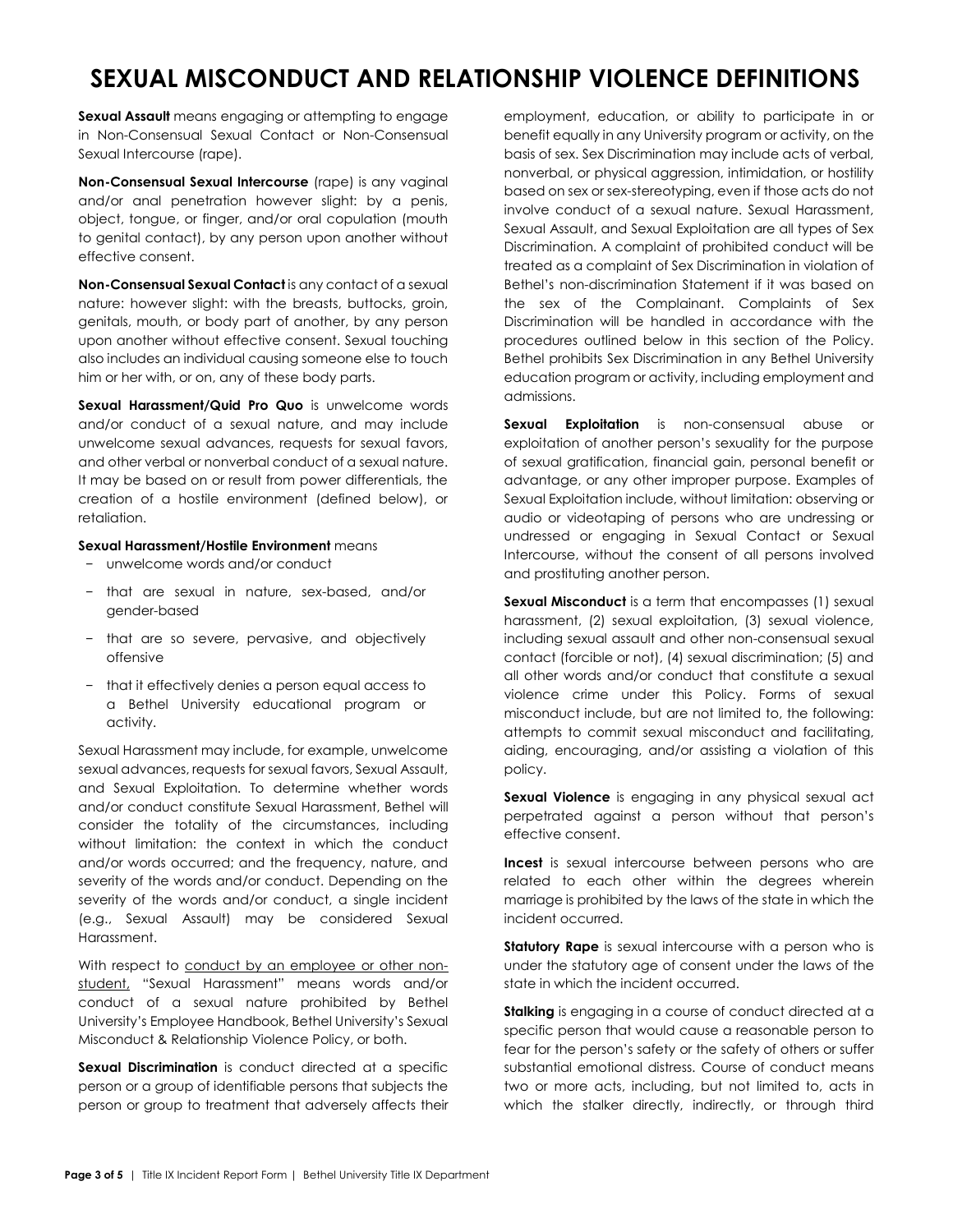parties, by any action, method, device, or means, follows, monitors, observes, surveils, threatens, or communicates with or about a person, or interferes with a person's property.

**Relationship Violence** is a term that encompasses Dating Violence, Domestic Violence, and Stalking.

**Dating Violence** is sexual or physical abuse or the threat of such abuse committed by a person who is or has been in a social relationship of a romantic or intimate nature with the person against whom the violence is perpetrated. Physical abuse can include, but is not limited to, such actions as grabbing, slapping, hitting, and pushing. The existence of a social relationship of a romantic or intimate nature may be determined by the length of the relationship, the type of relationship, the frequency of the interactions between the persons involved in the relationship, and other relevant contextual factors. Dating violence does not include acts covered under the definition of domestic violence.

**Domestic Violence** is sexual or physical abuse or the threat of such abuse committed by:

- − a person who is the current or former spouse or domestic partner of the person against whom the violence is perpetrated:
- − a person who shares a child in common with the person against whom the violence is perpetrated;
- − a person who is cohabitating or has cohabitated as a spouse or in the context of a social relationship of a romantic or intimate nature with the person against whom the violence is perpetrated; or
- − a person who has another type of intimate relationship, including as a parent, guardian, or other status defined by Tennessee law or University policy, with the person against whom the violence is perpetrated.

**Physical Abuse** can include, but is not limited to, such actions as grabbing, slapping, hitting, and pushing.

**Retaliation** is an act or attempted act to retaliate, intimidate, threaten, coerce, or seek retribution against any person because that person makes a good faith report under this policy or participates in any manner in an investigation, proceeding, hearing, or interim measure under this policy.

### **ADDITIONAL DEFINITIONS**

**Force** includes physical force (such as pushing, hitting, pinning down), threats (direct or indirect expressions of intent to inflict harm to self or others), intimidation (implied or indirect threats), and/or other forms of coercion.

**To coerce** is to attempt to cause another person to act or think in a certain way by use of force, pressure, threats, or intimidation; to compel is to coerce.

**Blacking Out** is an amnesia-like state that may be brought on by drugs, heavy drinking, or intoxication; blacking out is not necessarily incompatible with the ability to engage in simple or even complex behavior. Afterwards, the person has no recollection of all or part of the events that occurred during the blackout. There is a distinction between passing out (falling asleep or becoming unconscious) dueto drug or alcohol use and blacking out in that a person in a blackout remains conscious and operative.

**Incapacitation** includes the inability to make a rational, reasonable decision. Incapacitation can result from the taking of GHB, Rohypnol, Burundanga (Scopalamine), Ketamine, or other sedatives or "date-rape" drugs, or excessive use of alcohol or other drugs. Evidence of incapacitation may include, but is not limited to, one or more of the following:

- − slurred speech
- − bloodshot eyes
- the smell of alcohol on the breath
- − shaky equilibrium
- vomiting
- − outrageous or unusual behavior
- − unconsciousness
- − elevated blood alcohol level
- − blacking out

**Intoxication** refers to a state of stupefaction, exhilaration or euphoria resulting from the ingestion of alcohol or other chemical substances.

### **RESPONSIBLE EMPLOYEES FOR TITLE IX REPORTING**

In order for a student/employee to provide notice to the University of an incident of sexual misconduct or relationship violence, the student/employee must report the incident to a Responsible Employee.

Under Title IX, a "Responsible Employee" (RE) is an employee:

- 1. Who has the authority to take action to redress sexual misconduct/relationship violence;
- 2. Who has been given the duty of reporting incidents of sexual misconduct/relationship violence by students to the Title IX Coordinator or other appropriate school designee; or
- 3. Who a student/employee could reasonably believe has either the authority or the duty listed above.

Most employees to whom students/employees might reasonably report an incident of sexual misconduct or